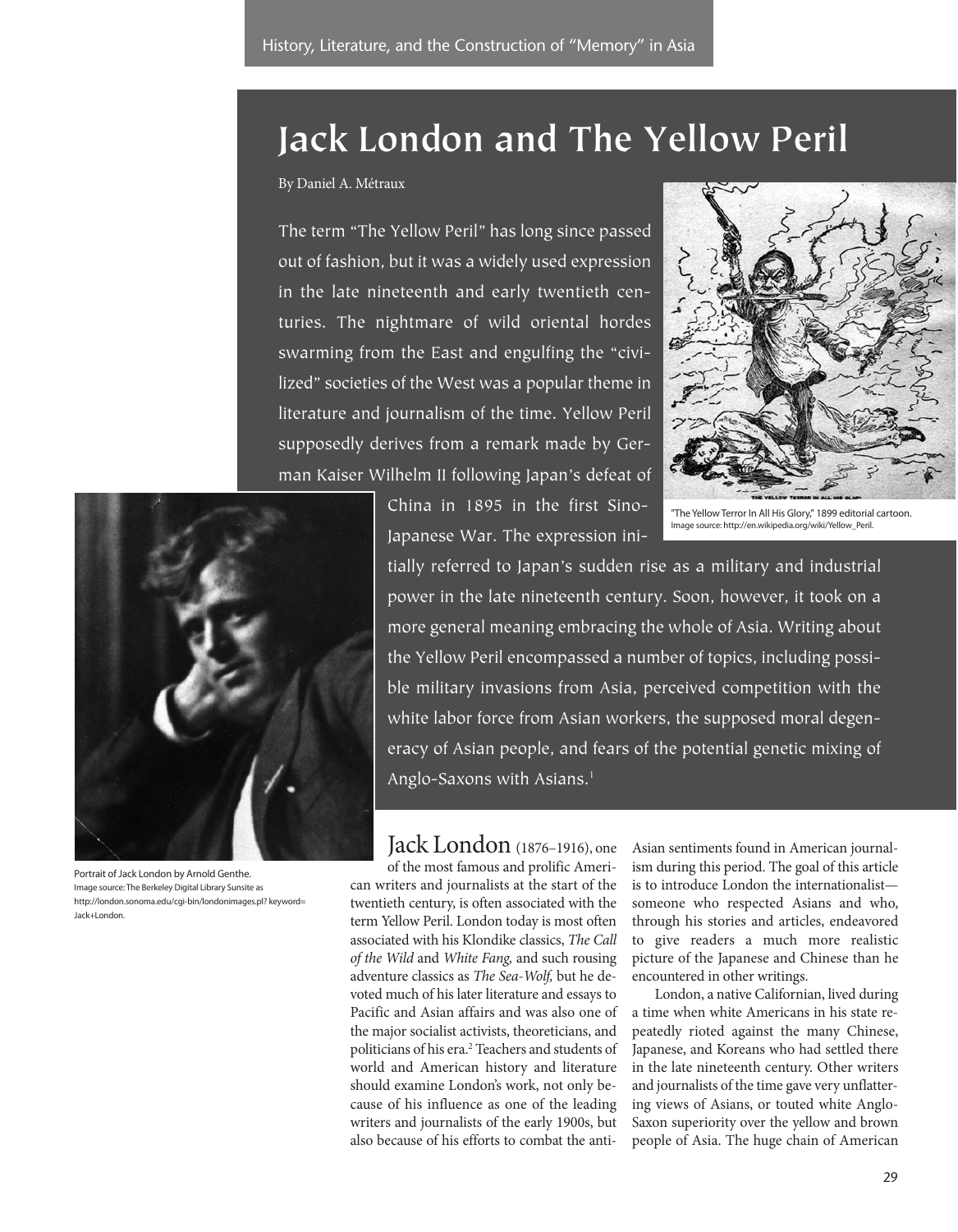

Aboard the steamship Siberia on January 7, 1904. Among those on board this ship was writer Frederick Palmer and photographers James H. Hare and Robert L. Dunn, who were all working for Collier's Weekly, Captain Lionel James, writing for the London Times, and Jack London (center), who was writing for the Hearst newspapers. Image source: http://populargusts.blogspot.com/2008/09/foreign-correspondents-in-korea-during.html.

**One of the major problems facing the West, London surmised, was that Westerners, living in their self-contained, ignorant bliss, had no understanding of Asian cultures and were far too confident of their superiority to realize that their days of world power were numbered.**

newspapers owned by William Randolph Hearst frequently used the term Yellow Peril in a derogatory manner, as did noted British novelist M. P. Shiel in his short story serial, The Yellow Danger. One also finds similar views in Kipling's poem "The White Man's Burden" and throughout his stories and novels.

Several scholars in the late twentieth century miscast London as a proponent of Yellow Peril racism. John R. Eperjesi, a scholar of London's work, writes that "More than any other writer, London fixed the idea of a yellow peril in the minds of the turn-of-the-century Americans . . . ."3 Many biographers quote London, just after his return from covering the first few months of the Russo-Japanese War (1904– 1905) for Hearst newspapers, as telling a coterie of fellow socialists of his profound dislike for the "yellow man." Biographer Richard O'Connor quotes Robert Dunn, a fellow journalist with London during the Russo-Japanese war, as saying that Jack's dislike of the Japanese ". . . outdid mine. Though a professed Socialist, he really believed in the Kaiser's 'yellow peril."<sup>4</sup>

Despite these comments, a close examination of London's writing indicates that he was anything but an advocate of the racist yellow peril writing. London, perhaps the most widely read and famous journalist covering the Russo-Japanese War, emerged as one of the few internationalist writers and newspaper photographers of his day who realized that the heyday of white superiority, Western expansionism, and imperialism was coming to an end. Also, his positive views towards Asians emerged a decade earlier in his first published stories. London first visited Japan in 1893 as a seventeen-year-old aboard the sealing ship Sophia Southerland. His first four short stories about Japan, published soon after his return, portray its people in a sympathetic light. London was critical of Japanese officials and censors during the Russo-Japanese War, but his correspondence on Japanese soldiers and Chinese and Korean civilians was very sympathetic.

After his return from Manchuria in 1904, and until his death in 1916, London's writings show increasing concern and admiration for the people of Asia and the South Pacific. He very accurately predicted that Asia was in the process of waking up, and that countries like Japan and China would emerge as major economic powers with the capacity to compete with the West as the twentieth century progressed. London also declared that Westerners must make concerted efforts to meet with Japanese and Chinese, so that they could begin to understand each other better as equals.<sup>5</sup>

Jack London had a greater understanding of the profound changes occurring throughout the industrial world in the early twentieth century than most writers of the period. His fiction and essays explored questions of the changing aspects of modern warfare, industrialization, revolution, and Asia's rise to world power. London also shrewdly predicted the shape of political and economic power throughout the twentieth century—including the coming of total war, genocide, and even terrorism–that makes much of his writing as relevant today as when it was first composed.<sup>6</sup>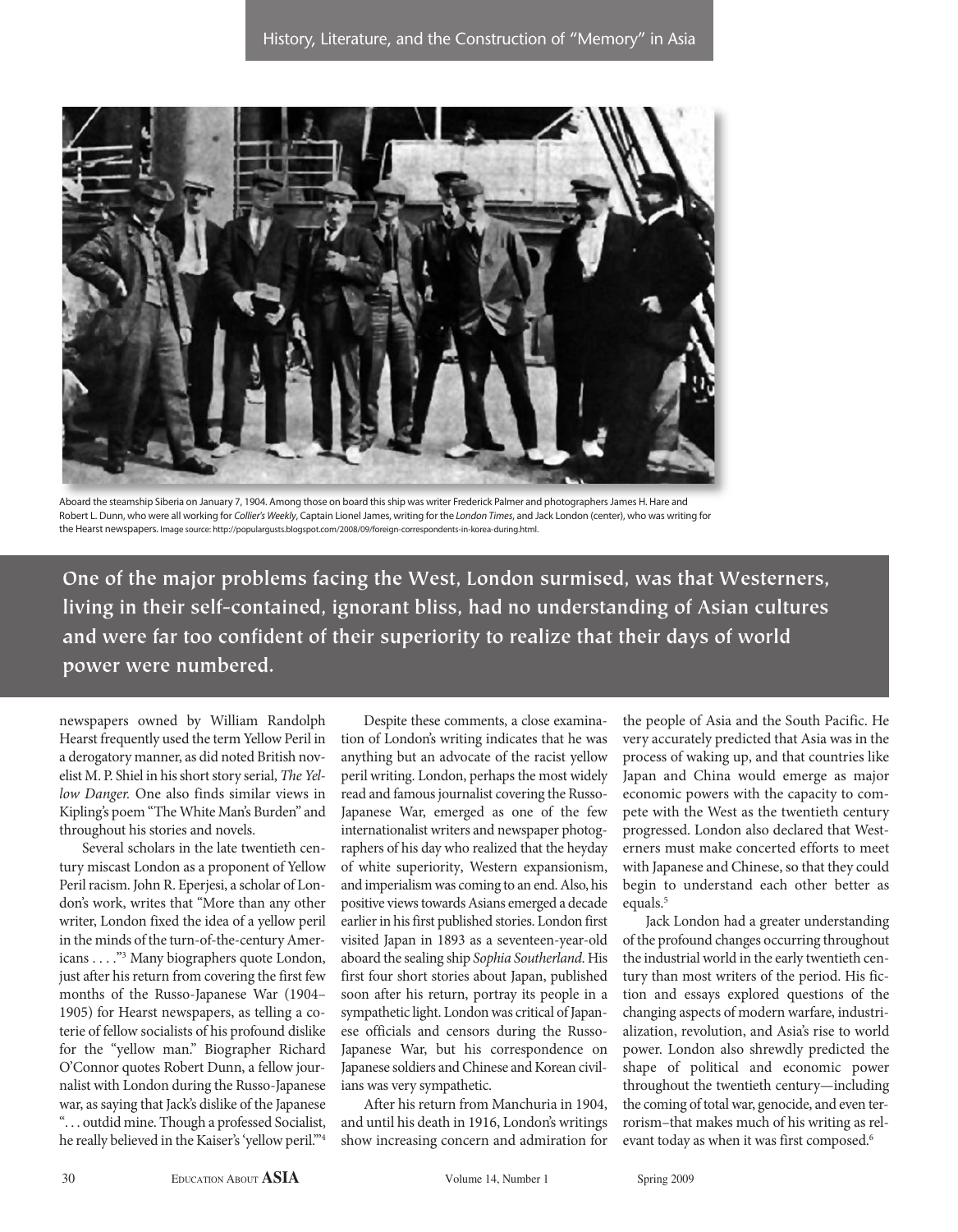# **LONDON'S PREDICTION CONCERNING THE ECONOMIC RISE OF EAST ASIA**

During and after his time in Korea and Manchuria, London developed a thesis that postulated the rise, first of Japan and then of China, as major twentieth century economic and industrial powers. London suggested that Japan would not be satisfied with its seizure of Korea in the Russo-Japanese War, that it would in due course take over Manchuria, and would then seize control of China with the goal of using the Chinese with their huge pool of labor and their valuable resources for its own benefit. Once awakened by Japan, however, the Chinese would oust the Japanese and rise as a major industrial power whose economic prowess would cause the West so much distress, by the mid-1970s they would launch a violent attack on China to remove them as economic threats.

The past few decades have witnessed the rise of East Asia. First Japan, then later South Korea, and China have experienced a tremendous growth of wealth and power. East Asia's surge has been largely economic, but its newfound status has effectively challenged the economic status of the United States and Europe. China's new wealth has permitted modernization of its army and navy, causing many American, European, and Japanese leaders, scholars, and writers to question China's intentions. The Chinese claim that they are strengthening their military capacity for self-defense, including the protection of sea lanes to the oil rich Middle East, but American and Japanese strategists voice concern over China's ability to overturn the current balance of power in East Asia.

Jack London, writing a full century ago, foresaw this development with incredible accuracy. He warned that the West was living in a bubble—that its incredible power and wealth, and its tenacious hold on Asia, would burst in due course, and that the center of world power would shift to East Asia. London predicted that initially the transition would be peaceful, because Asia's rise would be primarily economic, but in the end, war between East and West would be inevitable. London predicted that Western nations, terrified of China's rising power, would unite and together do its utmost to savagely wipe out Chinese civilization.

One of the major problems facing the West, London surmised, was that Westerners, living in their self-contained, ignorant bliss, had no understanding of Asian cultures and

**For London, and for other writers of the time, Russia's defeat by Japan was a critically important turning point in the way the American press represented Asians; journalists began to challenge the long-held belief in the innate superiority of the white race.**



Postcard from the MIT Visualizing Cultures' Web site, Yellow Promise/Yellow Peril, Foreign Postcards of the Russo-Japanese War (1904–05), at http://ocw.mit.edu/ans7870/21f/21f.027/yellow\_promise\_yellow\_peril/yp\_essay04.html.

were far too confident of their superiority to realize that their days of world power were numbered. In dispatches from Korea and Manchuria during the Russo-Japanese War, and in several postwar essays, London analyzed the potential of the three major cultures he encountered, and predicted which ones would rise to world dominance. For London, and for other writers of the time, Russia's defeat by Japan was a critically important turning point in the way the American press represented Asians; journalists began to challenge the long-held belief in the innate superiority of the white race.<sup>7</sup>

London made a clear distinction between the Chinese and the Japanese. He labeled the Chinese as the Yellow Peril and the Japanese as the Brown Peril. Even though Japan was on the ascent in 1904–1905, while China was moribund, London was confident that in the end, Japan lacked both the size and the spirit to lead an Asian renaissance. That task would devolve to China. He predicted that Japan would

launch a crusade crying "Asia for the Asiatics," but that their contribution would be to act as a catalyst that would awaken the Chinese. He believed Japan would become strong because of its ability to learn to use Western technology, and because they were united as one people, but London suggests that there are severe limits to how far Japan could go in realizing the objective. According to London, the first factor inhibiting Japan was that

> No great race adventure can go far nor endure long which has no deeper foundation than material success, no higher prompting than conquest for conquest's sake and mere race glorification. To go far and to endure, it must have behind it an ethical impulse, a sincerely conceived righteousness.<sup>8</sup>

The second inhibiting factor was Japan's small size and population. A century ago, it was estimated that there were forty-five million Japanese—enough to hurl back Russia's Imperial forces, but not enough to create a massive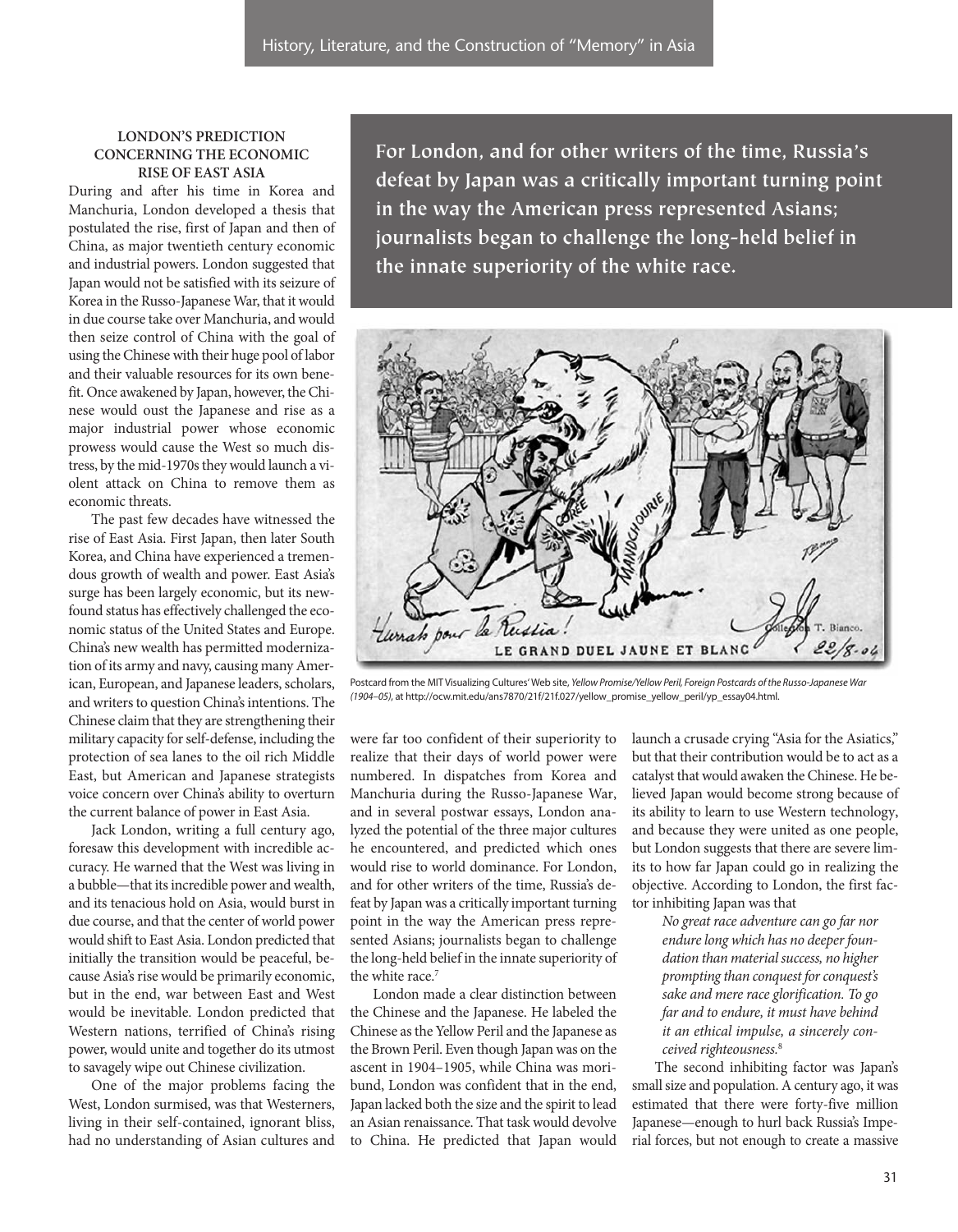**London's 1904 essay "The Yellow Peril" leaves readers hanging. Japan has demonstrated its capacity to defeat a major world power, Russia, but is not strong enough to achieve its dream of an "Asia for the Asiatics."**

Asian empire or to militarily or economically threaten the Anglo-Saxon world. Seizing ". . . poor, empty Korea for a breeding colony and Manchuria for a granary . . . " would greatly enhance Japan's population, but even that would not be enough. "The menace to the Western world lies, not in the little brown man, but in the four hundred millions of yellow men should the little brown man undertake their management."9

London pointed out that the entire white population of Europe and North America, was still outnumbered by Chinese and Japanese. Just as the West was engaged in an adventure to expand its power around the world, what would prevent the Japanese and Chinese peoples from having similar dreams of wealth and conquest? Critics questioned how it would be possible to awaken China. The West had been trying to do just that for many decades and had failed. Then, how could the Japanese succeed? London's rather sophisticated response was that the Japanese better understood the Chinese because they had built their country on an imported foundation of Chinese culture.

London's 1904 essay "The Yellow Peril" leaves readers hanging. Japan has demonstrated its capacity to defeat a major world power, Russia, but is not strong enough to achieve its dream of an "Asia for the Asiatics." Before Japan lay Manchuria, with all of its resources, and beyond that was China proper, with its four hundred million hardworking citizens. China's potential as a world power is restricted by its literati leaders, who cling to power by embracing a conservatism that holds tenaciously to the past and refuses to let their country modernize. London does not tell the reader who will prevail as the great power in Asia, but his 1906 short story, "The Unparalleled Invasion" provides the answer— China.

China, with its endless resources and huge, skilled, hardworking population, would be the factory workshop that would provide Japan with the wealth and power she desired. But in taking over China, Japan would have to eradicate China's conservative leadership that had held her back so long. The Chinese, free at last from the tyranny of their decrepit leadership, could either accept the Japanese or fight them off and develop their own industrial and military might. A resurgent China would directly challenge the economic might of the West.

"The Unparalleled Invasion" is a futuristic



Jack London has his travel papers checked by a Japanese soldier while on assignment in Korea. Image source: Gusts of Popular Feeling Blog at http://populargusts. blogspot.com/search?q=jack+london.

horror story involving a major world war, incredible genocide, and the annihilation of Chinese civilization. Although critics have read different messages from what they believe London is telling them, the irony here is that the West is the paranoiac aggressor, and China the innocent victim of this paranoia. London's story is a stern warning about what can happen if racial hatred is allowed to flourish. London was writing at a time when the modern concept of germ warfare was being considered by various nations (it reached its fruition in World War I). Here London sounds an alarm over the potential hazards of biological warfare. The story is an ironic indictment of the behavior of imperialistic governments.

The Japanese are expelled from China and are crushed when they try to reassert themselves. But, "contrary to expectation, China did not prove warlike . . . [so] . . . after a time of disquietude, the idea was accepted that China was not to be feared in war, but in commerce." The West would come to understand that the "real danger" from China "... lay in the fecundity of her loins." Nevertheless, as the twentieth century advanced, Chinese immigrants swarm into French Indochina, and later into Southwest Asia and Russia, seizing territory as they expand. Western attempts to slow or stop the Chinese expansionism all come to naught. By 1975, it appears the world will be drowned by this relentless Chinese expansion.

Just as the West was beginning to despair, an American scientist, Jacobus Laningdale, visits the White House to propose the idea of eradicating the entire Chinese population by dropping deadly plagues from Allied airships flying over China. Six months later, in May 1976, the airships appeared over China dropping a torrent of glass tubes. At first, nothing happened, but within weeks China was hit by an inferno of plagues, gradually wiping out the entire population. Allied armies surrounded China, making it impossible for anybody to escape the massive deaths. Even the seas were closed by 75,000 Allied naval vessels patrolling China's coast. "Modern war machinery held back the disorganized mass of China, while the plagues did the work."10

The reader sees that vast cultural differences divide the West from China, and it is these differences that cause hatred and malice from the West. The focus here is not on the dangers that China presents the West, but, rather, the reverse. As Jean Campbell Reesman candidly points out, "London's story is a stri